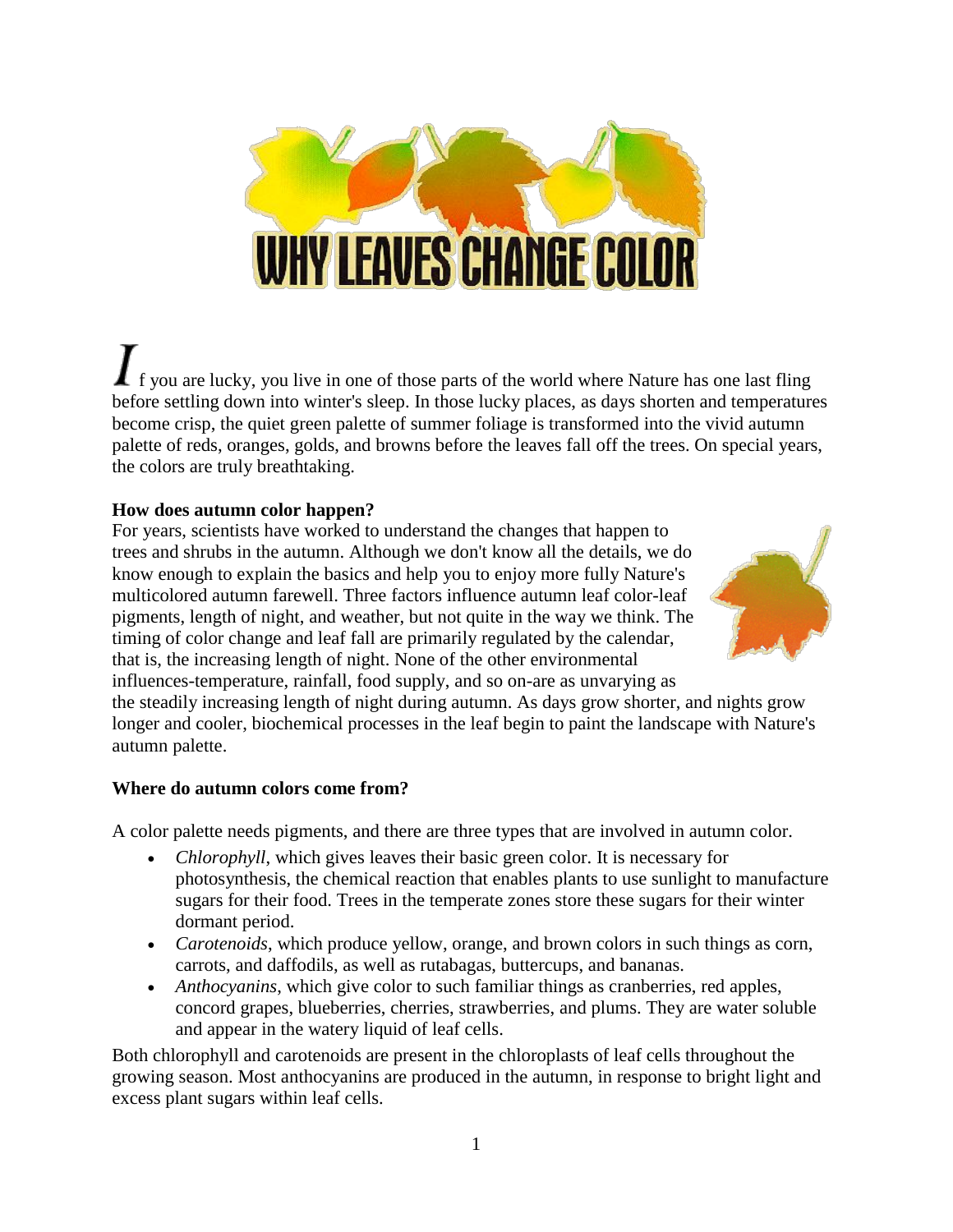During the growing season, chlorophyll is continually being produced and broken down and leaves appear green. As night length increases in the autumn, chlorophyll production slows down and then stops and eventually all the chlorophyll is destroyed. The carotenoids and anthocyanins that are present in the leaf are then unmasked and show their colors.

Certain colors are characteristic of particular species. Oaks turn red, brown, or russet; hickories, golden bronze; aspen and yellow-poplar, golden yellow; dogwood, purplish red; beech, light tan; and sourwood and black tupelo, crimson. Maples differ species by species-red maple turns brilliant scarlet; sugar maple, orange-red; and black maple, glowing yellow. Striped maple becomes almost colorless. Leaves of some species such as the elms simply shrivel up and fall, exhibiting little color other than drab brown.

The timing of the color change also varies by species. Sourwood in southern forests can become vividly colorful in late summer while all other species are still vigorously green. Oaks put on their colors long after other species have already shed their leaves. These differences in timing among species seem to be genetically inherited, for a particular species at the same latitude will show the same coloration in the cool temperatures of high mountain elevations at about the same time as it does in warmer lowlands.

## **How does weather affect autumn color?**

The amount and brilliance of the colors that develop in any particular autumn season are related to weather conditions that occur before and during the time the chlorophyll in the leaves is dwindling. Temperature and moisture are the main influences.

A succession of warm, sunny days and cool, crisp but not freezing nights seems to bring about the most spectacular color displays. During these days, lots of sugars are produced in the leaf but the cool nights and the gradual closing of veins going into the leaf prevent these sugars from moving out. These conditions-lots of sugar and lots of light-spur production of the brilliant anthocyanin pigments, which tint reds, purples, and crimson. Because carotenoids are always



present in leaves, the yellow and gold colors remain fairly constant from year to year. The amount of moisture in the soil also affects autumn colors. Like the weather, soil moisture varies greatly from year to year. The countless combinations of these two highly variable factors assure that no two autumns can be exactly alike. A late spring, or a severe summer drought, can delay the onset of fall color by a few weeks. A warm period during fall will also lower the intensity of autumn colors. A warm wet spring, favorable summer weather, and warm sunny fall days with cool nights should produce the most brilliant autumn colors.

## **What triggers leaf fall?**

In early autumn, in response to the shortening days and declining intensity of sunlight, leaves begin the processes leading up to their fall. The veins that carry fluids into and out of the leaf gradually close off as a layer of cells forms at the base of each leaf. These clogged veins trap sugars in the leaf and promote production of anthocyanins. Once this separation layer is complete and the connecting tissues are sealed off, the leaf is ready to fall. **What does all this do for the tree?**